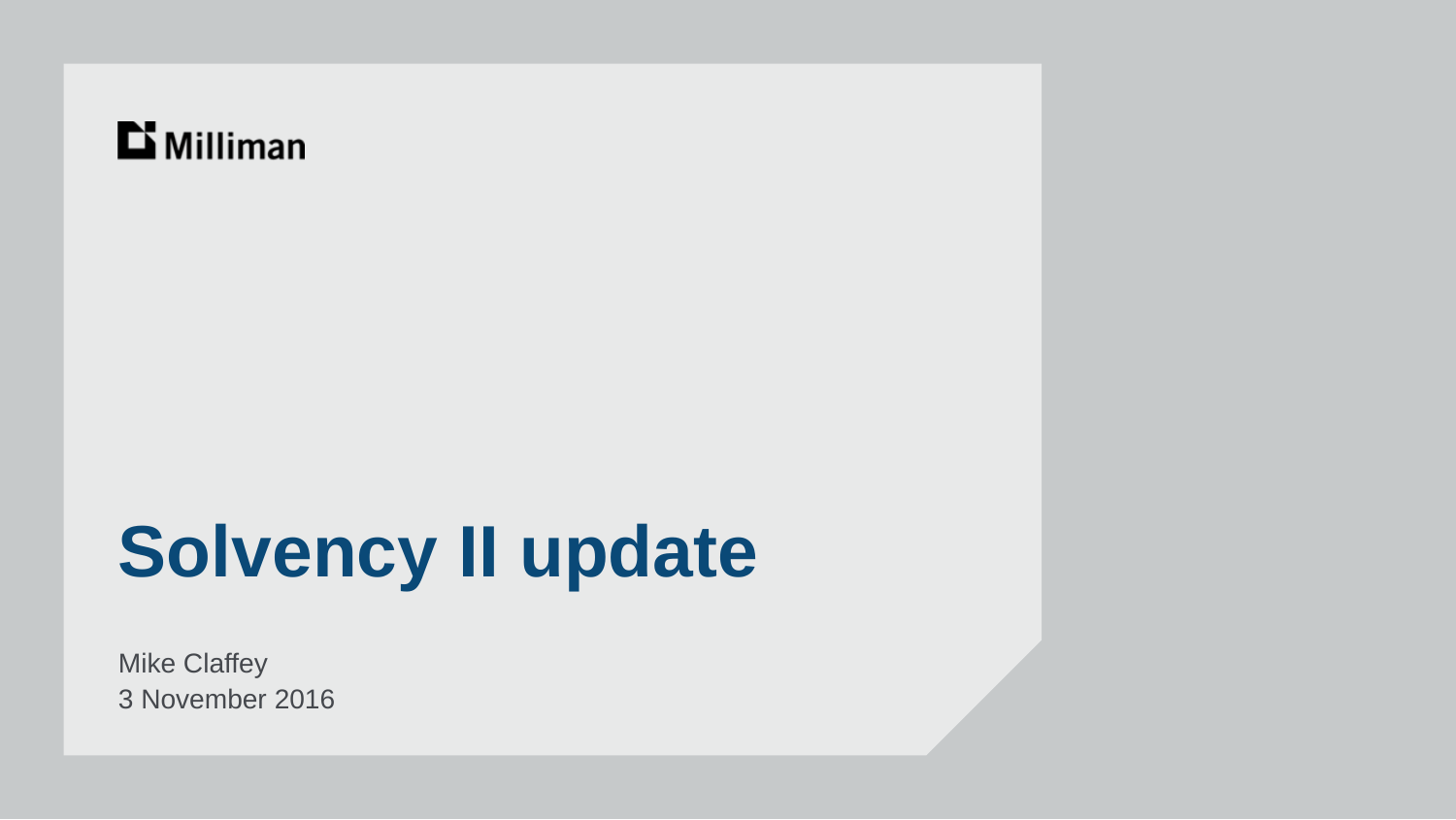## **Agenda**

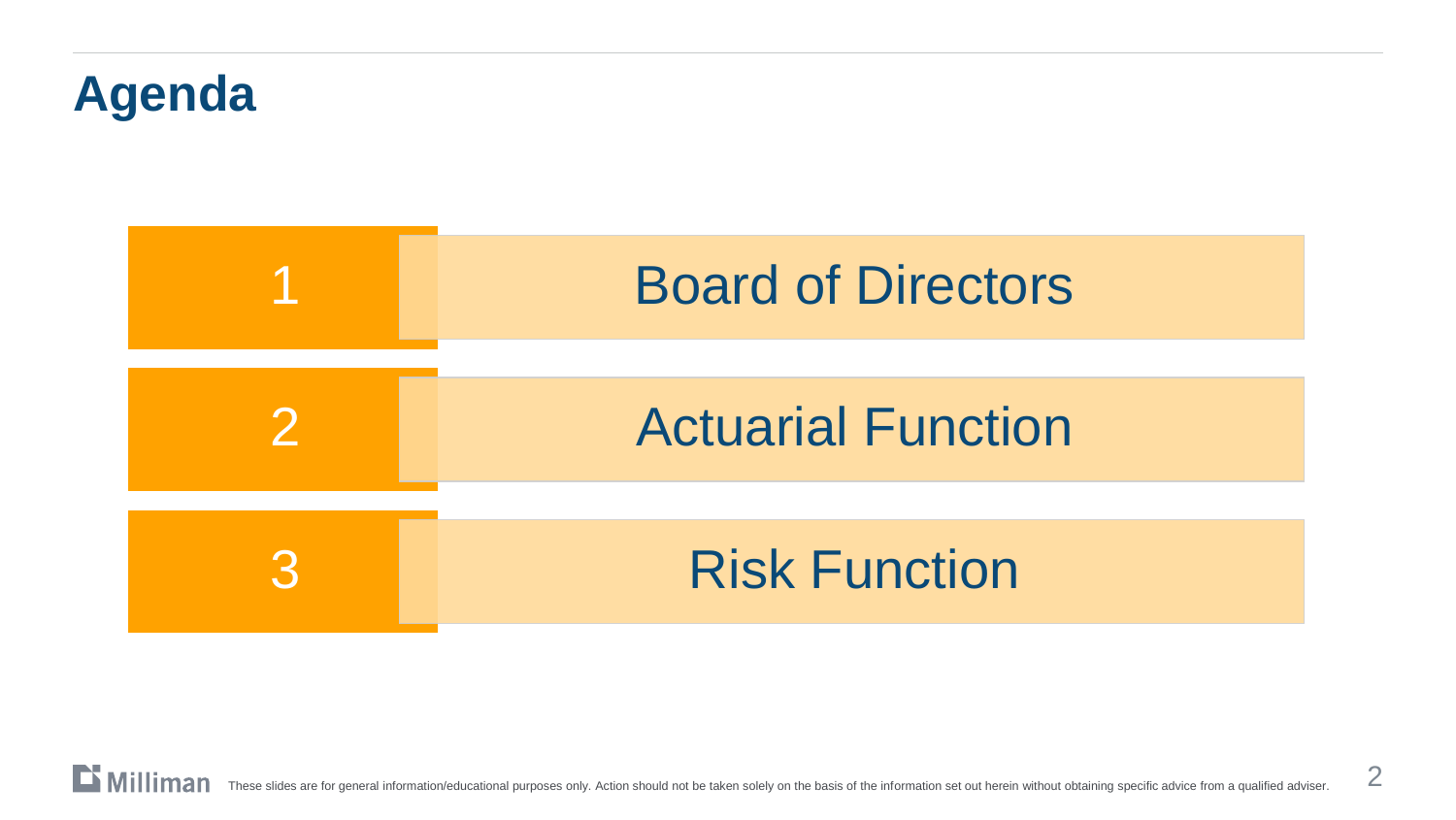### **Board of Directors**



- Directors' accuracy certification for QRTs, RSR, and ORSA (2016)
- Compliance statement
- Solvency II external audit
- Under Solvency II the Board has ultimate responsibility for… well… everything!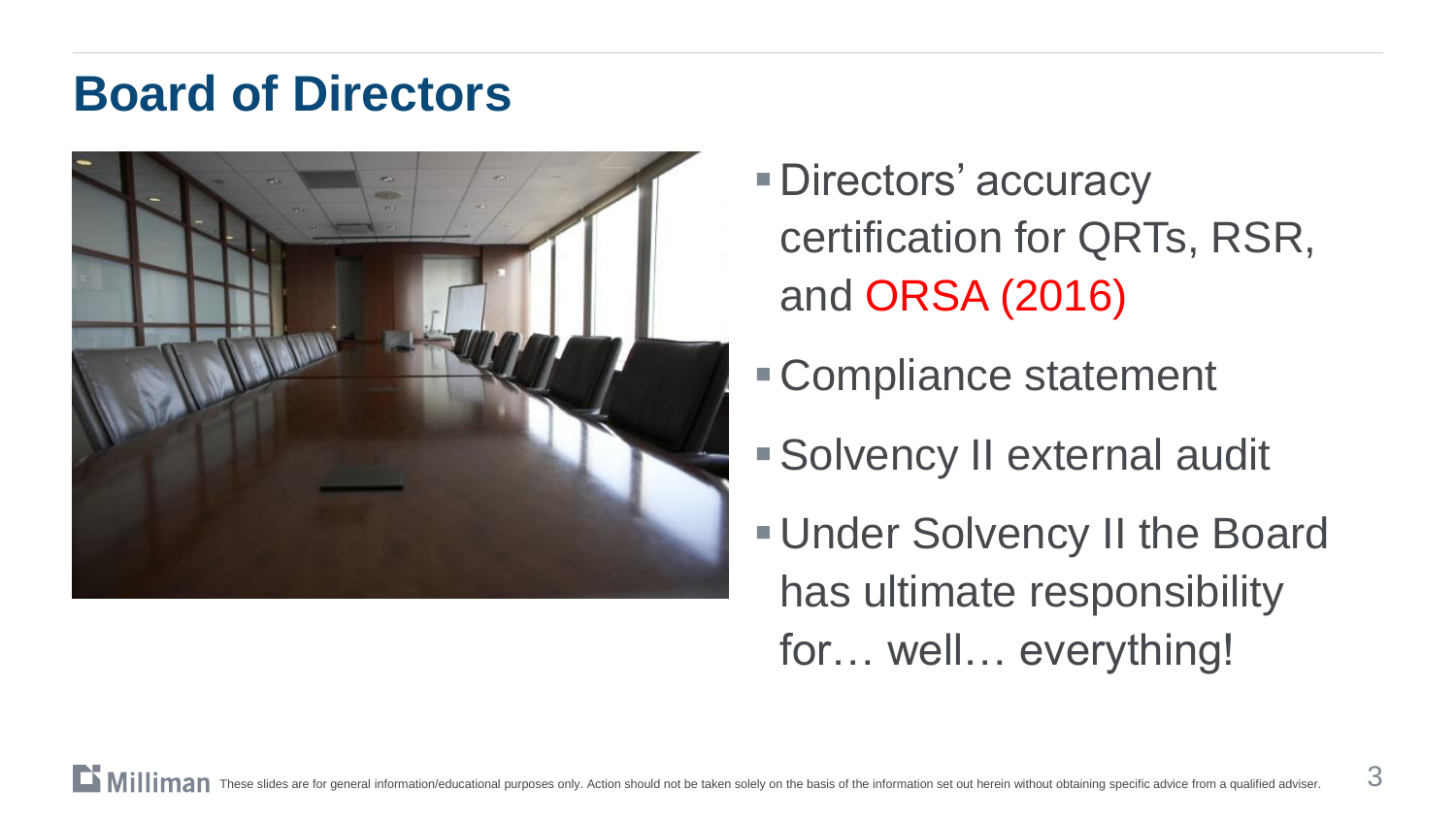## **Timeline: Reporting**



4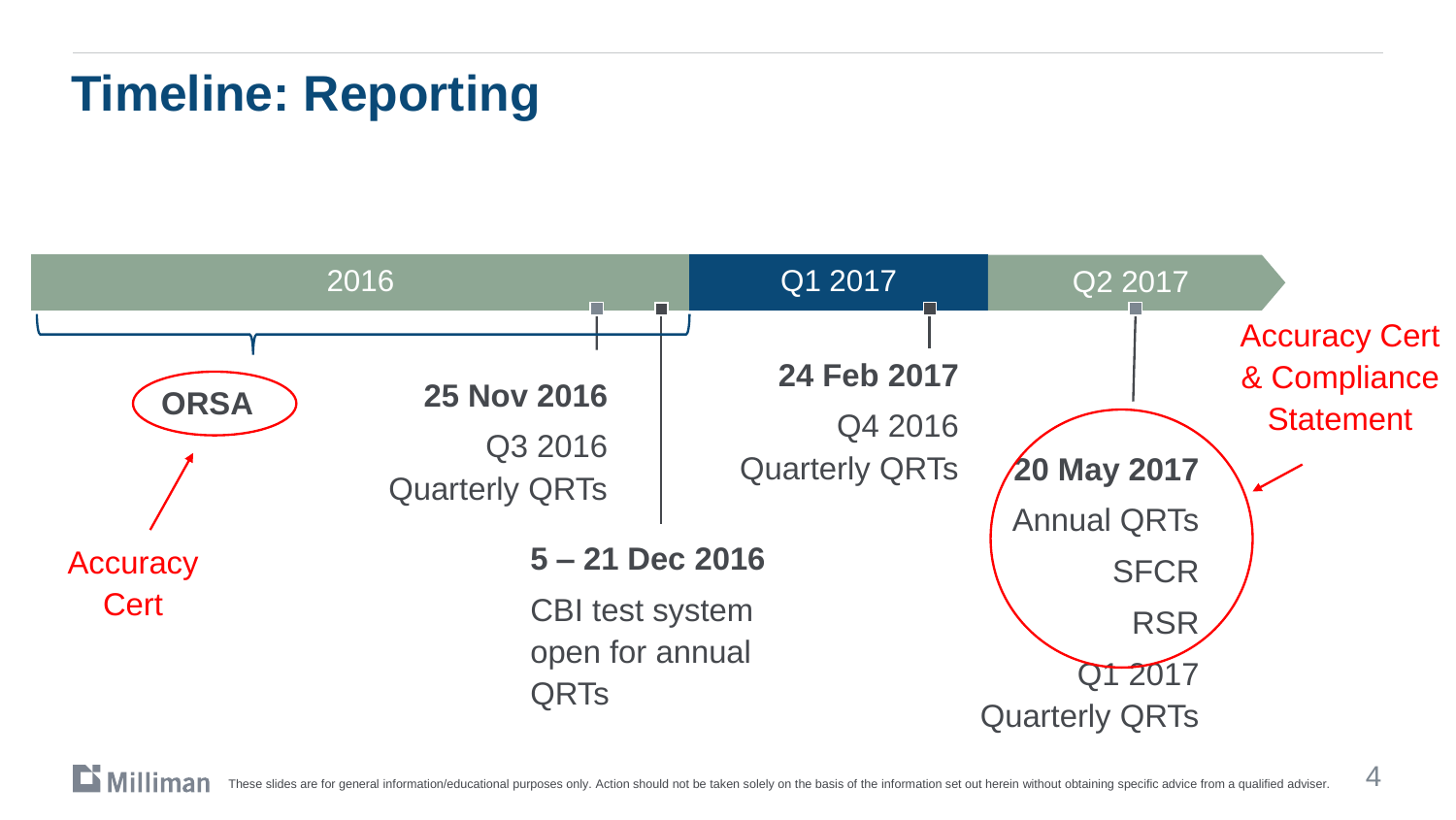## **Narrative reporting - RSR and SFCR (& public QRTs)**

**RSR & SFCR**

> Milliman survey of Irish companies indicated that 50% of respondents had not yet started drafting these reports in July 2016

Both reports cover:

- Business & performance
- System of governance
- Risk profile
- Valuation for solvency purposes
- Capital management SFCR is a public document Significantly more detail in RSR Lots could be done pre year end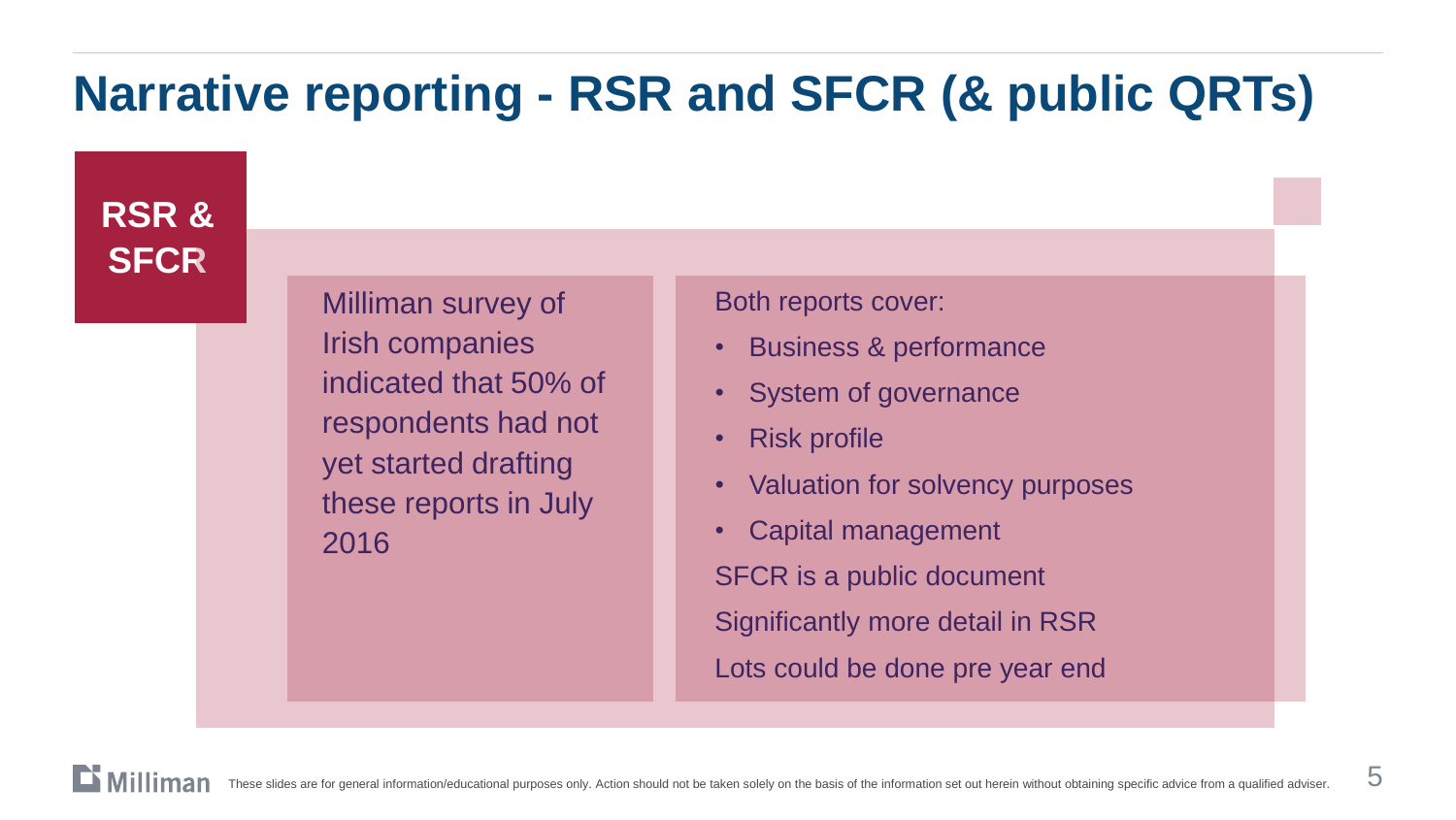

These slides are for general information/educational purposes only. Action should not be taken solely on the basis of the information set out herein without obtaining specific advice from a qualified adviser.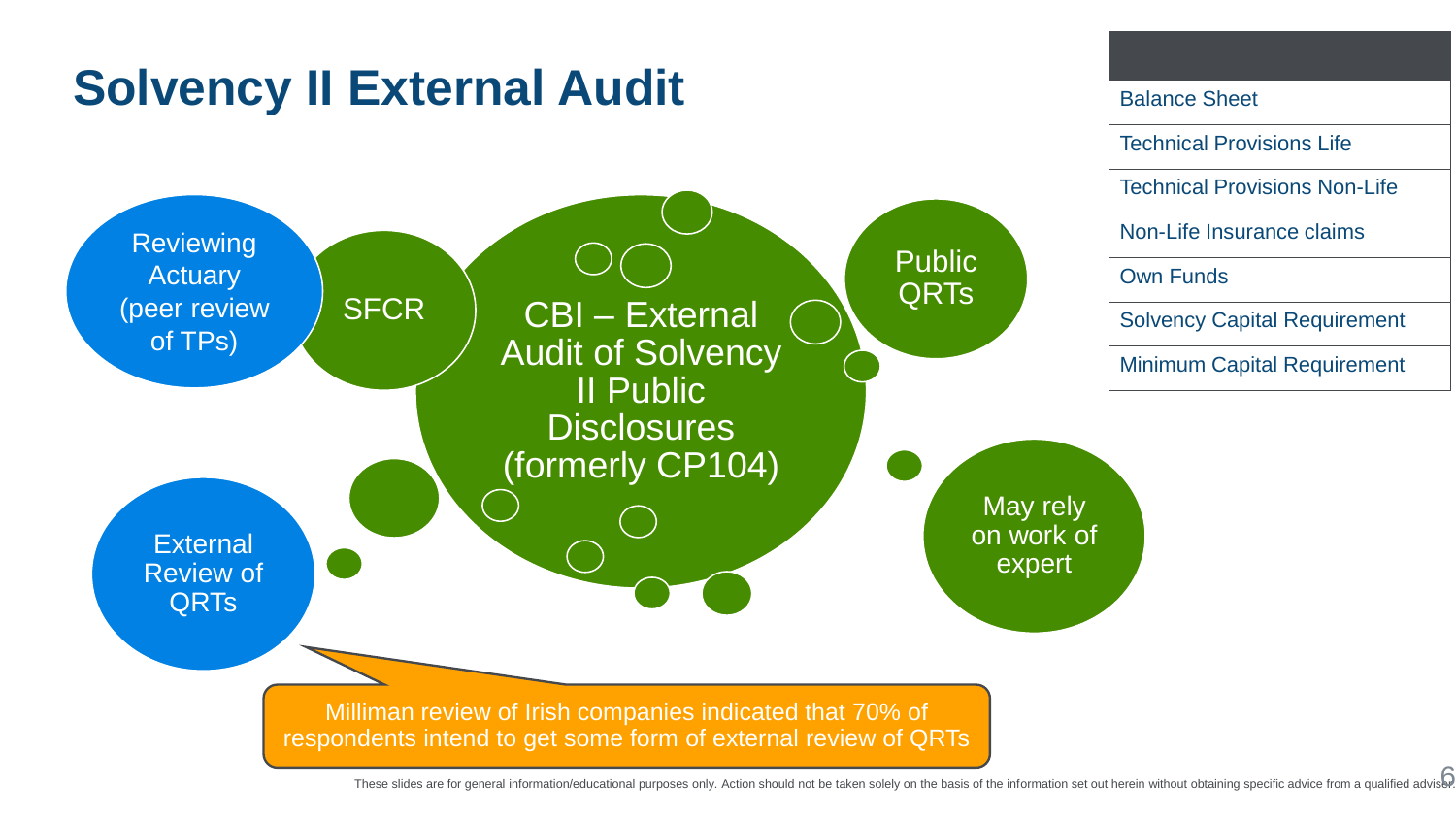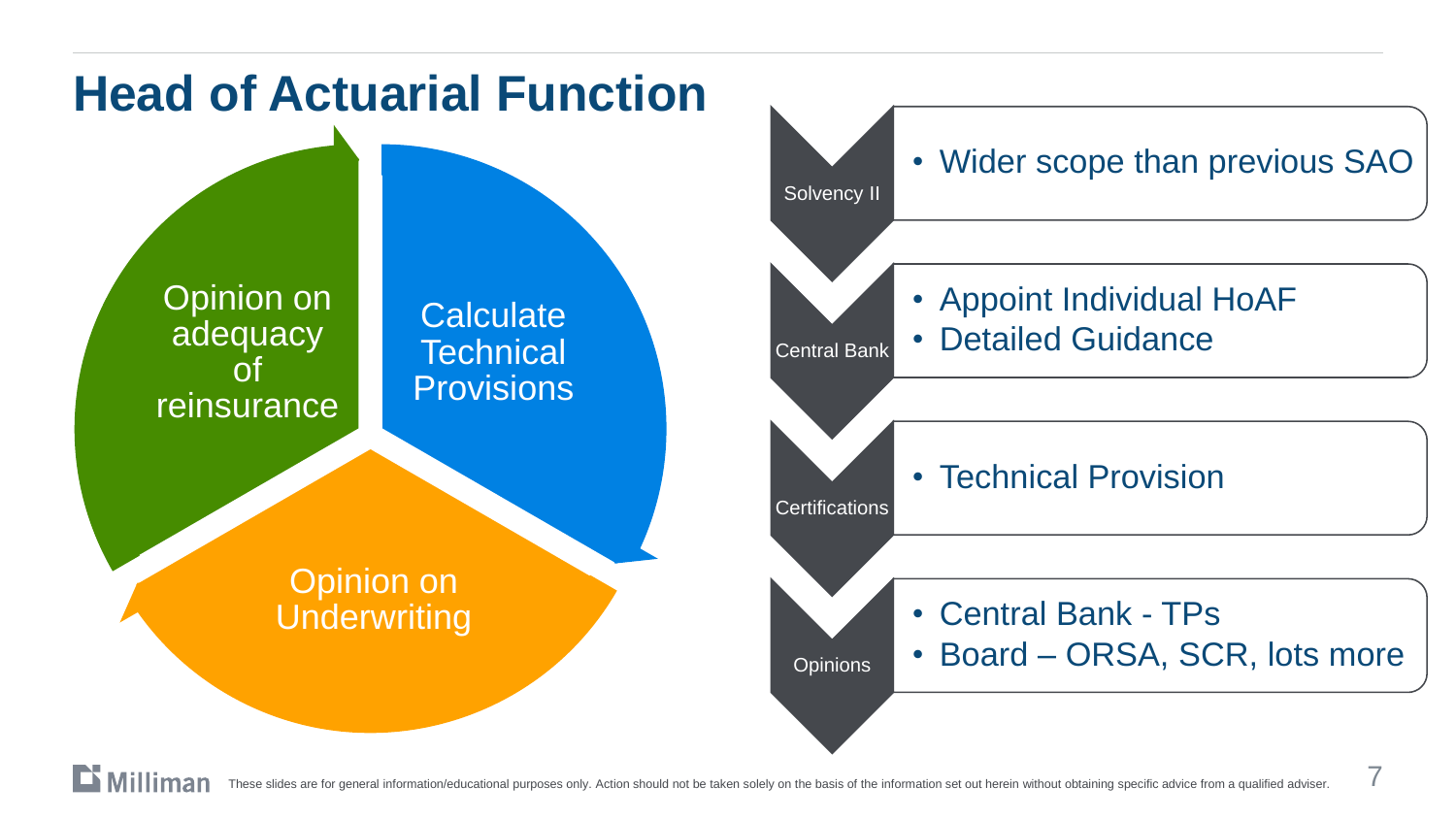## **CRO**



- Some ideas for your 2016 ORSA
	- CBI cross industry guidance on information technology & cyber risk
	- **Brexit**
	- **CBI communications** 
		- $\sqrt{\text{FLAOR}}$  feedback generic & specific
		- $\sqrt{CB}$ I thematic reviews 2016 pricing, underwriting, claims handling
		- $\sqrt{CB}$ I thematic reviews 2017 commercial lines, strategy, stress testing
		- CBI thematic reviews 2017 (less complex companies) – risk management, risk appetite, outsourcing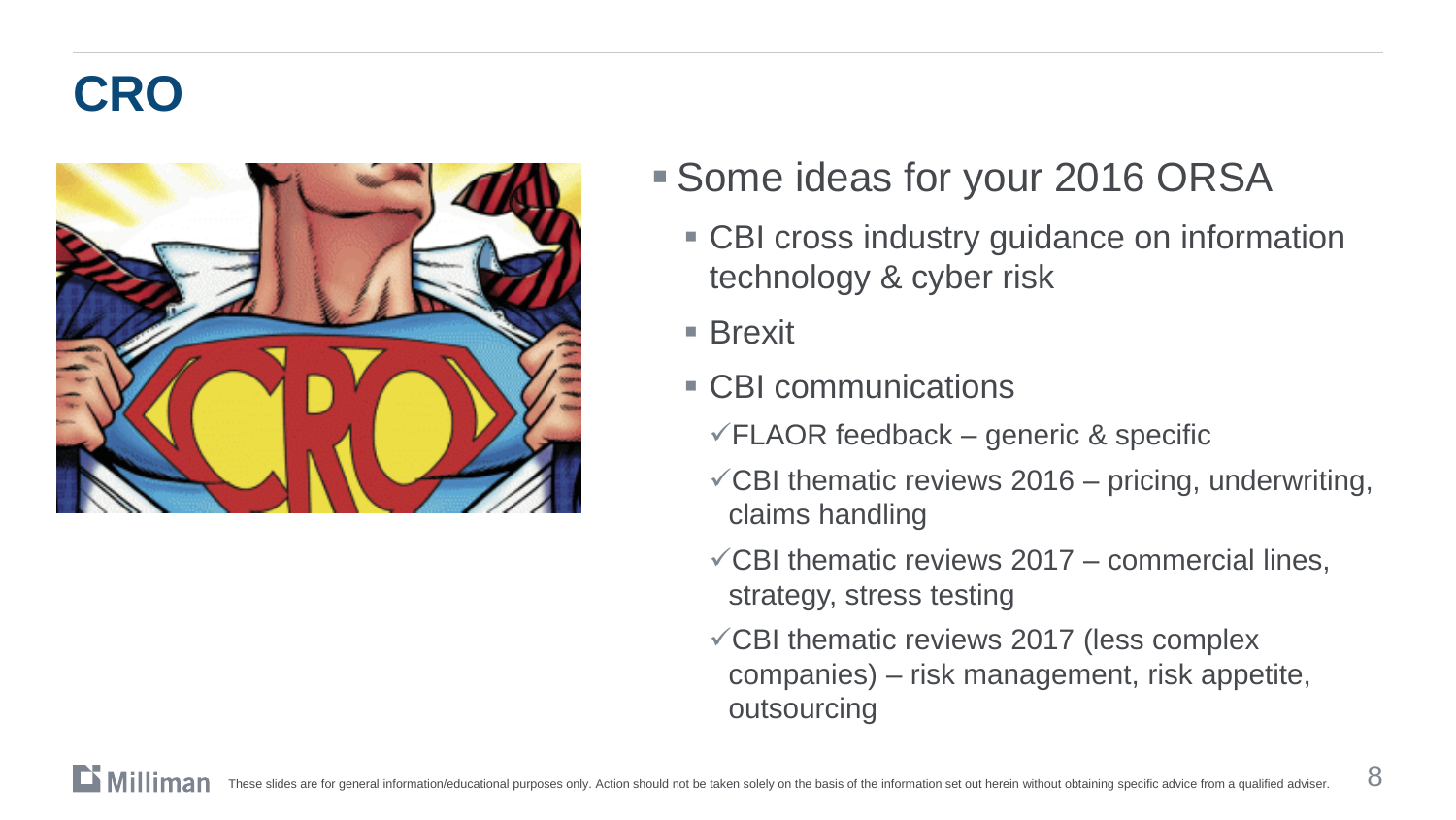**"When Merrill Lynch CEO John Thain brought his team to see me that Spring, there was an awkward moment when it became clear he didn't know the name of his chief risk officer, who was sitting right next to him."**

"Stress Test: Reflections on Financial Crises" by Timothy Geithner, former U.S. Secretary of the Treasury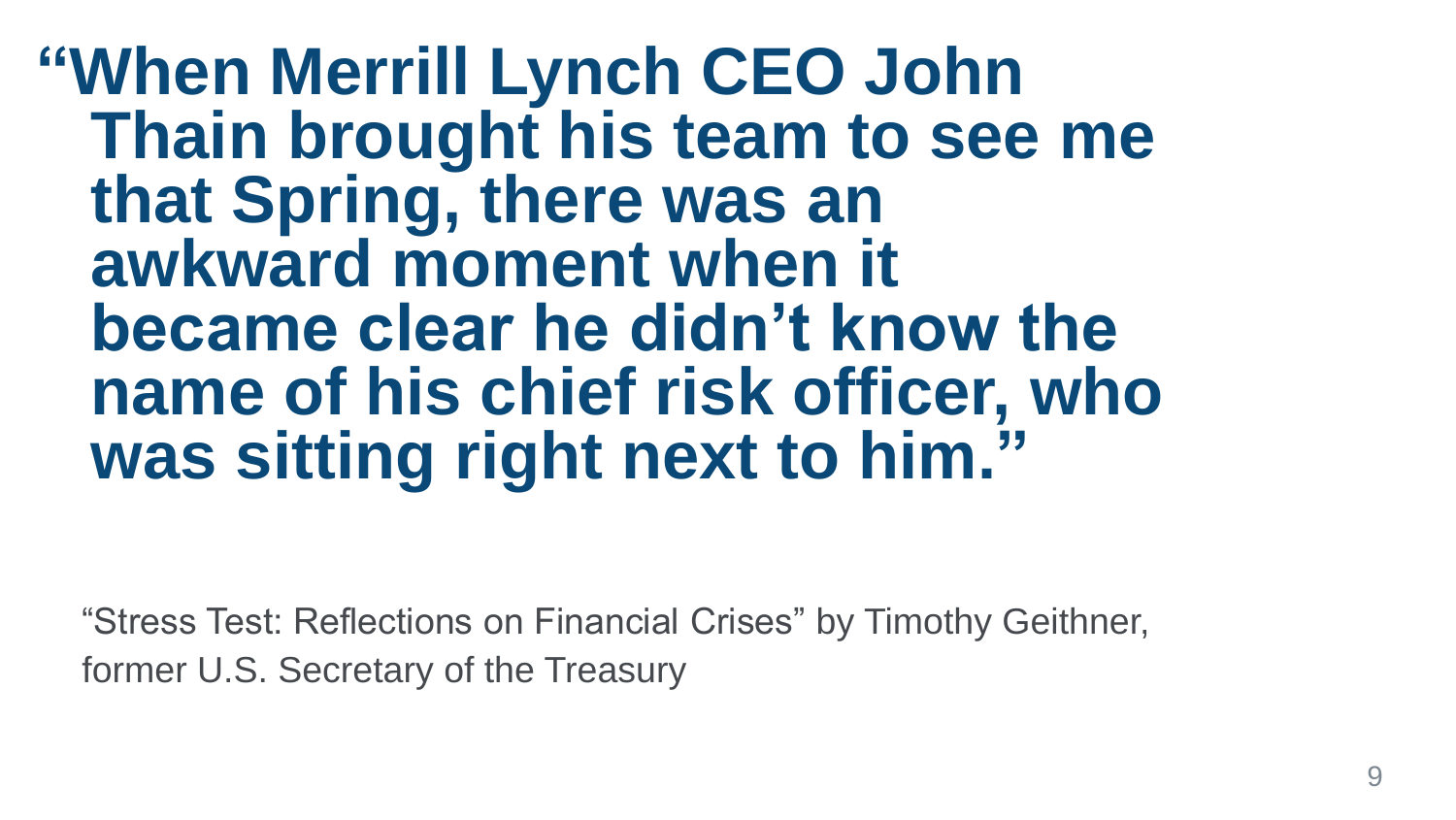### **What are the potential issues?**

#### Reserves

- Determining best estimate where is the actuary's "cave"?
- Deferred tax complications

#### **Capital**

- Is your SCR too high? How about USPs, Partial Internal Models?
- Are your Own Funds too low? How about anciliary own funds, management actions?
- Is your SCR level and coverage volatile?
- Can you show the Standard Formula is "appropriate"?

#### **Strategy**

- Determining appropriate shocks for the ORSA
- Managing your assets

nese slides are for general information/educational purposes only. Action should not be taken solely on the basis of the information set out herein without obtaining specific advice from a qualified adviser.  $\hbox{10}$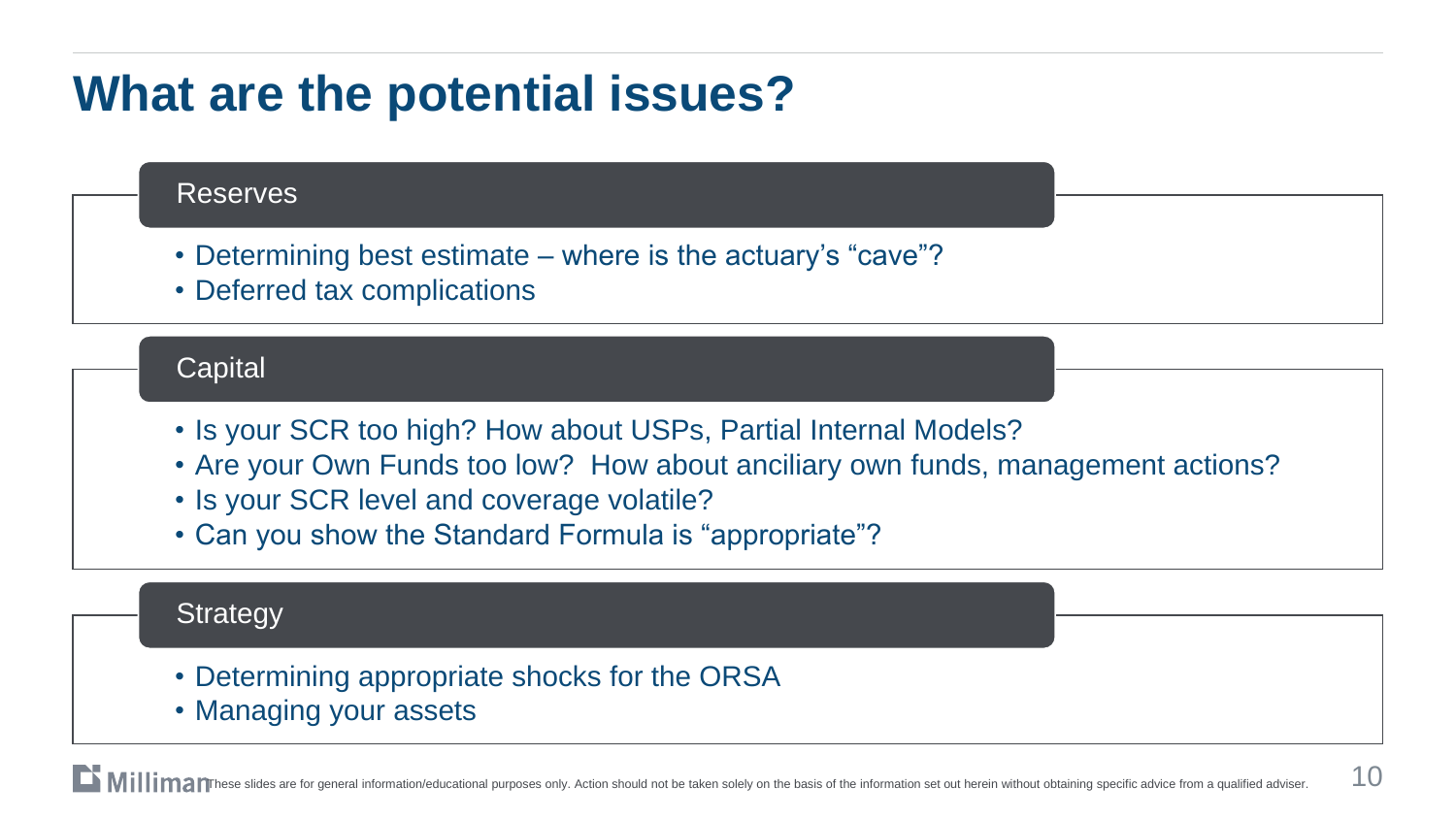### **In summary**

#### **Director** responsibilities

Central Bank and Solvency II requirements

Actuarial, Finance and Risk **Functions**